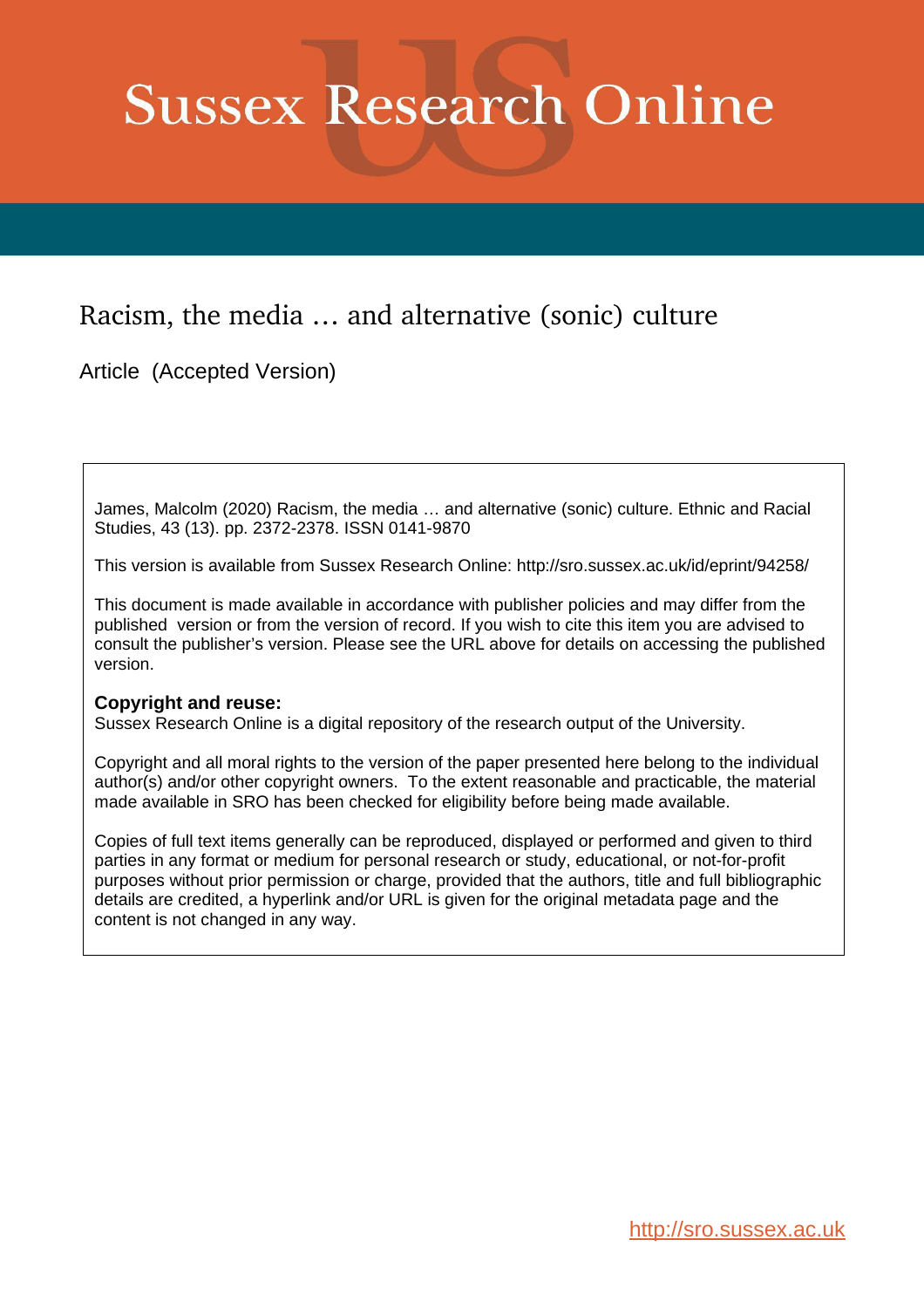### Racism, the media… *and alternative (sonic) culture*

#### Abstract

This essay develops Titley's discussion of racism and the media through a concerted engagement with popular culture, and specifically with sound and YouTube video culture. Expanding Titley's notion of 'debatability', it asks what alternatives to racism are held in popular culture, and in a time of nationalist, racist and authoritarian assertion, why the identification of such alternatives might matter for a leftist anti-racist project.

#### Keywords

racism, media, YouTube, sound, cultural studies, popular culture

#### Main Text

Gavan's Titley's *Racism and the Media* is a wide ranging and authoritative account of racism *and* the media. Unlike texts with discuss racism as an aspect of the media or accounts that engage with media as a conduit for preestablished racism, this text places equal weight on both. For Titley, racism cannot be reduced to a study of the media just as the media cannot be condensed to an aspect of racism. To this end, Titley develops an approach in which racism, society and the media are held in dynamic relation, an approach familiar to cultural studies.

Within *Racism and the Media* readers will find capacious analytic frameworks, literatures, historicizations, theorisations and cases with which to think through debates on representation, social movements, hate speech, free speech and anti-racist digital culture. The book's dual attention to racism *and* the media, means that those well versed in the study of racism but struggling to keep up with the mediated rise of nationalism will find answers to their inquiries. Equally those well-grounded in media theory but uncertain about how that relates to transforming social relations and racial hierarchies will find a welcome dialogic partner.

The book will then grip readers in different ways, and to my mind Chapter Four on the far right and networked media environments is a particularly instructive. In that chapter, Titley demonstrates how the contemporary far right (which include such diverse actors as Breitbart, Donald Trump, EDL and Golden Dawn) are not spectacular manifestations but rather exacerbations of already existing racist pathologies. They exist on, and intensify, the terrains of pre-established biological, cultural, phenotypical, colonial and xenophobic racisms. As Valluvan also shows, far right, authoritarian and nationalist actors grow from the ideological fabrics of everyday political culture, not in some imaginary poisonous vacuum (2019).

Through the networked media environment, the fascistic and racist ideas of these various actors spread. As they spread, the networked media environment's tendency to decontextualization and continual reinterpretation means bits of digital debris get scattered about. Some of these are 'racial debris' – fragments of digital material left behind for racist reconstruction. Recompiled in local contexts they transmit new meanings for new audiences; meanings that are connected trans-locally into general, if incongruent, ideologies of racial supremacy, outsider threat and ethnocentric protectionism.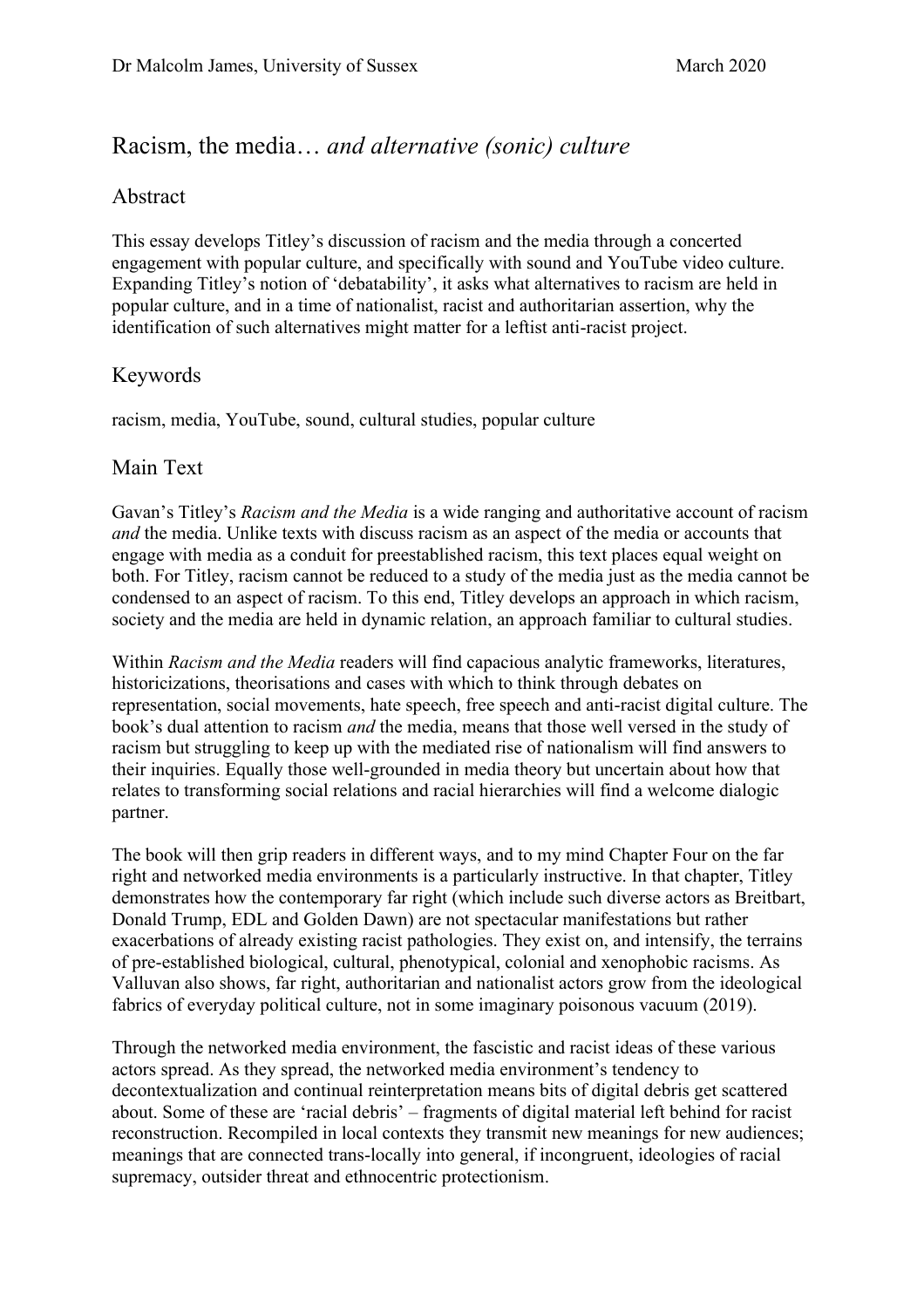Racial debris on the 'refugee crisis' is then pieced together in Greece to confirm anti-Turkish and anti-Muslim sentiments and the Greek civilizational myth, and is then intensified by farright movements like Golden Dawn. The same fragments also coalesce in the US to substantiate anti-Mexican racism and US melancholia (Make America Great Again) which are intensified by Donald Trump and Breitbart to raise the demand for a border wall. Connected trans-locally both endorse ideologies of racial hierarchy, white supremacy, and the Manichean logic of Occident and Orient(s).

Titley leans on a social movement framework to make these points, but importantly, and unlike his some of his political sociology interlocutors, he not arguing that we consider the interplay between racism and the media in terms of already established far right actors finding political opportunity in a networked media environment. Rather, we should take stock of the ways in which various actors and their ideologies gain their materiality through the networked media environment. The ideological and material spread of the contemporary farright are not pre-constituted and then enabled by the media but are assembled with it.

"This media ecology must now be seen as an enhanced political structure for the transnational far-right, one that is connected to and motivated by movements, but which, through the scavenging and laundering of digital debris in and across platforms and discursive spaces, must be approached as integrated and influential within a 'hybrid media system' in ways that both transcend and evade movement logics and practices (Titley 2019, p.133)."

The original concept that ties this and other analyses together in the book is 'debatabilty'. Debatability is the idea that the dynamic relation between racism and networked media environments produces conjecture and contestation as a presiding condition. That conjecture and contestation meshes with racism's scavenger ideology furthering its reach and intensifying its claims. Racism has a productive affinity with the unfixed, unmoored spread of contemporary media.

The digital circulation of the Jihadi John (Mohammed Emwazi) beheading videos show precisely that (James 2016). Created as propaganda by ISIL in their mediated campaign against US, Israel and the UK, and coming to prominence in 2014, those videos showed the execution of Western journalists and aid-workers. They laid down racial debris for the ideology of Manichean difference pursued by ISIL in its war against the West. That racial debris also circulated in the UK where the videos played into fears of the barbaric Muslim Other abroad, on the frontier, and within (Emwazi was a British student), culminating in the British government's successful prosecution of a bombing campaign in Syria (against the trend of public opinion). The racial ideologies of ISIL and the British government while seemingly opposed were then also trans-locally connected.

In detailing the affinity between digital media and racism, Titley adopts an anti-racist stance – identifying racism to unmake its hold on social and political life. But whereas many texts in the field stop there – a leftist critique of racism – Titley extends this commitment by exploring anti-racist assemblages in the same networked media environments. Titley is not arguing for a level playing field here, one in which racism and anti-racism are evenly assembled with the media. The overriding message of the book is that 'debatability' facilitates racism. He is, however, avoiding the downward vortex beloved of race and Marxian pessimists by noting that there are contradictions. Racial capitalism is dominant, but it cannot be total.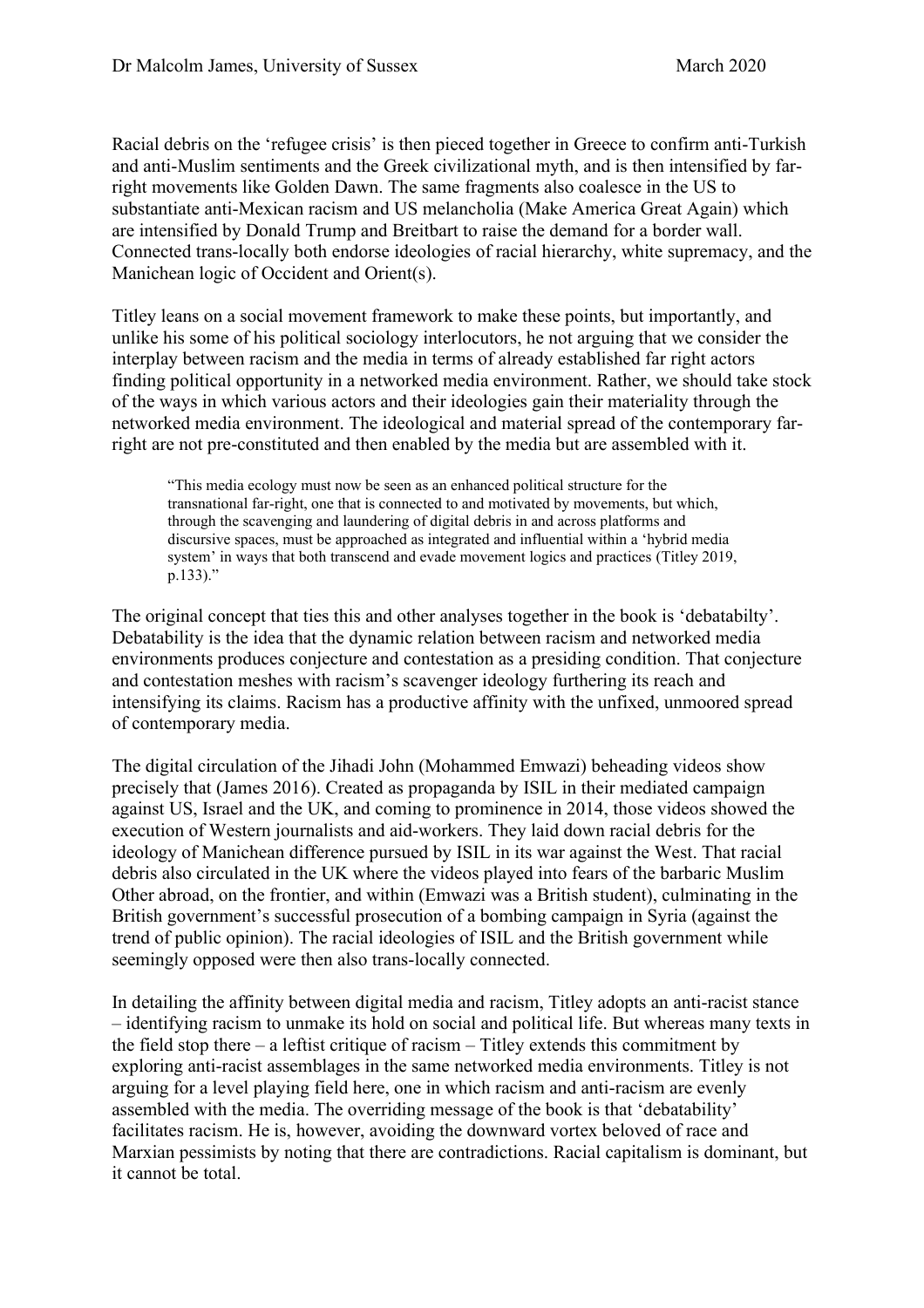Through a closer focus on popular culture we can take these observations further. Every year at the University of Sussex I teach Stuart Hall on popular culture to media students. Our approach to media at Sussex is broadly speaking a cultural studies one. In that discussion I introduce a famous quote, in which Hall explains why he gives a damn about popular culture, of which the media is part.

"Popular culture is one of the sites where this struggle for and against a culture of the powerful is engaged: it is also the stake to be won or lost in the struggle. It is the arena of consent and resistance. It is partly where hegemony arises, and where it is secured. It is not a sphere where socialism, a socialist culture – already fully formed – might simply be 'expressed'. But it I one of the places where socialism might be constituted. That is why 'popular culture' matters. Otherwise, to tell you the truth, I don't give a damn about it" (Hall 1981, p. 239)

Here, Hall is explaining that in popular culture (and therefore the media too) we should expect to find ambivalence and conjecture – 'debatability' in Titley's terms – and that is the reason to study it. Hegemony vies with nascent 'socialism' – 'social justice' for the New Left, or 'alternatives' to domination for Raymond Williams (1977). Racism is constituted with its alternatives, not as a distinct movement.

To clarify this approach to debatabilty, and its utility, I want to explore two examples, one a re-appraisal of the Alan Kurdi case that Titley develops, and another a discussion of grime YouTube music videos, which have interested me for some time (James 2015, Forthcoming 2020). These examples allow us to engage with the different ways in which racist and alternative assemblages co-exist, and to consider what the latter might entail for leftist antiracist work.

As Titley explains, Alan Kurdi was a three-year-old boy who died at sea, leaving Bodrum, Turkey for Kos in Greece in 2015. Like too many others, Kurdi would have been forgotten by Fortress Europe, had his lifeless frame not been photographed, and those images distributed through the networked media environment. Transformed into digital debris, and detached from Kurdi's own story, the images then took on their own lives. They became 'debatable'. One media life coalesced around the various libertarian and race debates that surrounded the secondary representation of those images in the Charlie Hebdo cartoon, in which the dead boy was imagined in his future life as an 'ass groper' – a reference to the supposed tendency of Muslim men to be sexual terrorists. Titley explores that life comprehensively in Chapter One of his book. But the image had at least one other life. In that life, the image of the policeman carrying Kurdi's insensible frame became part of a mediated assemblage that led hundreds of people to leave their jobs across Europe and beyond, and to head for the Greek Islands of Lesbos, Samos and Chios to care for people they didn't know (James 2019).

This was not a straightforwardly humanist impulse, because it also called on scripts of patriarchal protection (the policeman) and therefore too on wider normative registers of welfarism and beneficent colonialism (the saviour syndrome). Kurdi's image was further contextualised in the racialised narratives of European grievability (Butler 2004). He was a light skinned Syrian boy and his death was publicly mourned in ways not available to black adult male refugees also arriving at the shores of the Mediterranean at the same time.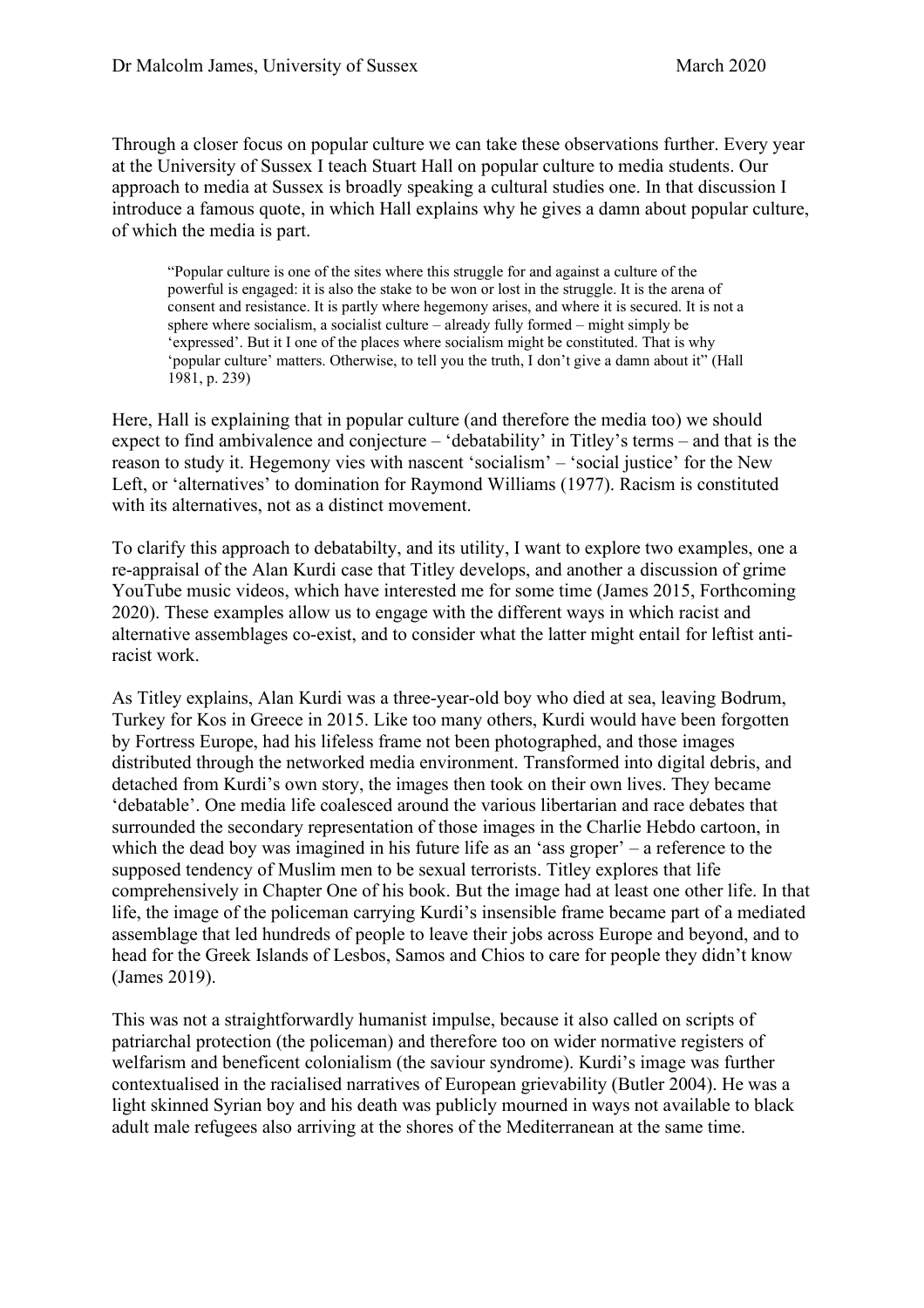But at the same time, the image became part of an assemblage which included caring people travelling to the Greek islands. They moved geographically but also politically across the dominant Manichean designations of 'them' and 'us' (established locally and trans-locally) in which the refugees were framed. These people did not simply pick up their mobile phones and send out a tweet, but took time off work, found alternative arrangements for their children and pets, broke from the tramlines of routine, and flew to an unfamiliar place to care for people they had been otherwise told were less grievable than them.

These were not antiracist actors in any defined political sense, and it was not an anti-racist movement. Collected with a digital image, it was nonetheless an alternative humanist assemblage that moved across the racist and Manichean axes on which the refugee crisis was overwhelmingly set. While certainly not free from paternalistic and colonial beneficence, the digital materialisation of care transcended those boundaries too. In the context in which hostility is the norm, and racialised aggression central to political craft, those humanisms and mutualisms are important resources for anti-racist work.

If the Alan Kurdi images reveal the complex interplays of racism with alternative humanisms, an analysis of grime YouTube music videos offers insight into how alternative humanisms vie with normative scripts. Here then, we are moving away from the tendency to see grime YouTube music videos as anti-racist resistance – as a linear push back against the racist state – as we are also rejecting their similarly stereotypical characterisation as social malaise. Rather, through attention to popular culture we are seeking to understanding how grime YouTube music videos are debatable – how they are assembled with alternatives to racial capitalism *and* crosscut by normative culture. (In doing this we cannot avoid the sonic… and we should note that if the visual/symbolic has a particular affinity to racism, and media studies is interested in alternatives to racism, then sonics and phonics might receive from more routine attention).

Grime YouTube music videos are a broad genre. They encompass the high production value of Skepta's *Shutdown* and the wider DIY feel of the scene (Charles 2018a, b; White 2017a, b). There isn't the space to develop all these specifics, but some general points can be made. Most obviously, these videos extend from a longer history of black diasporic and workingclass sound culture in Britain; a history central to the ways in which Britain relates to itself. In a post-war time frame dominated by nationalist, capitalist and racist assertion, black popular culture and working-class culture has become disruptively core to the story of Britain.

Grime YouTube music videos then provide alterative registers to Britain's dominant myths, but that claim is 'debatable' too because they do not exist outside the various frameworks of danger and fetishization that have long been associated with black and working-class popular culture. They offer alternatives to normative scripts but are also produced and interpolated through them. Such that while the agonist sonics of grime YouTube's music videos might disrupt racial order by resonating with the multi-ethnic British city, those same videos deploy normative scripts to make black and working-class performance intelligible. Indeed, it is specifically through YouTube video images that such racial and class designations are tightened around the bodies of performers. The visual has a particular affinity to racism, still.

So again, we have the 'debatabilty' of popular media culture in which registers of alternative humanisms exist with racial hierarchy. These stories are well enough told. But paying closer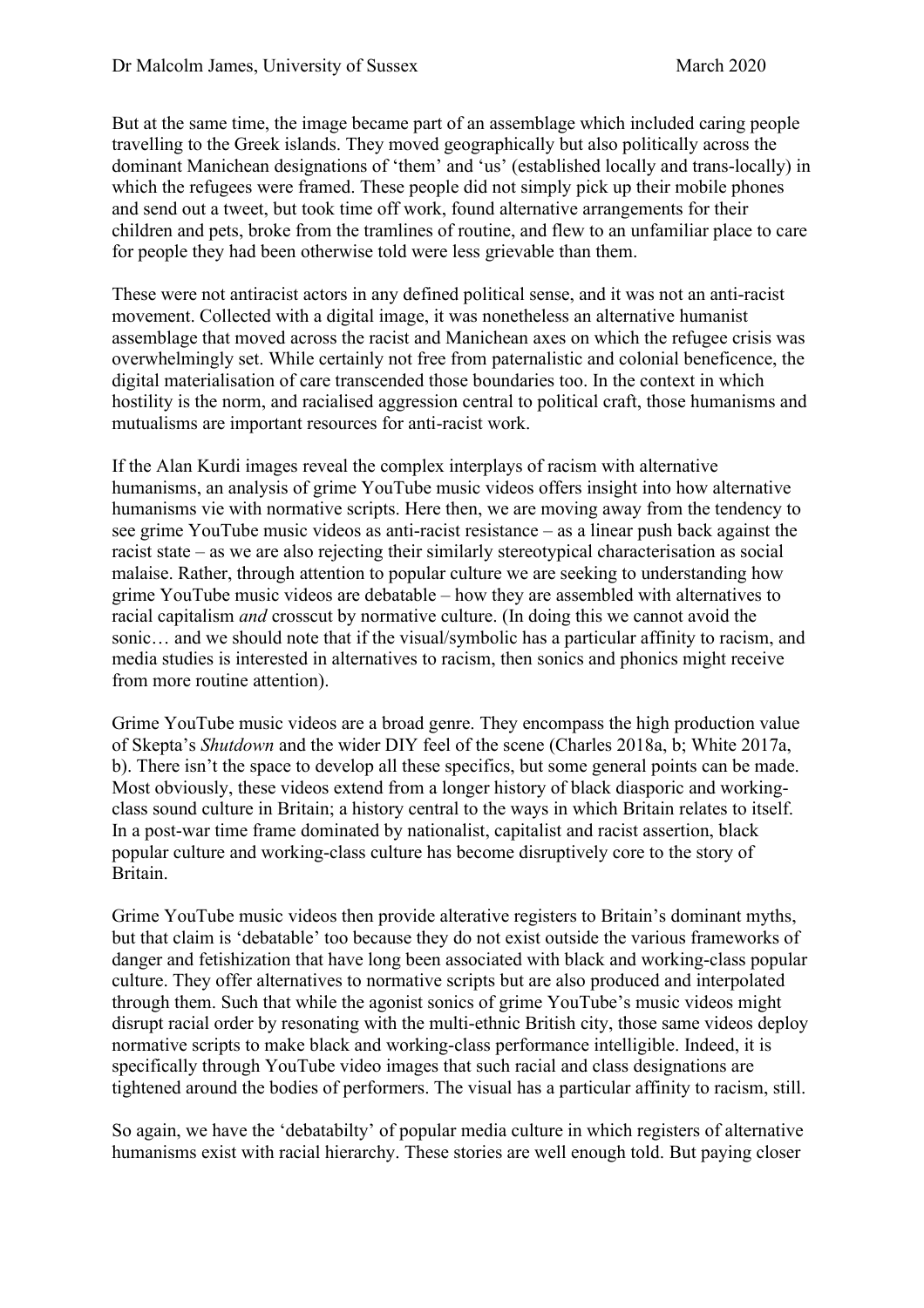attention still to the interplay of sound, the visual and the digital in grime YouTube music videos, we also find less discussed registers for anti-racist work.

The story of grime YouTube music videos can also be told as a shift from the heavyweight sonics of sound systems and raves, to a sonics of mobility, weightlessness and speed (mobile communications, networked media and digital information). In this newer assemblage, treble supplants bass. The lightweight hardware of our hypermobile media environment entails lightweight audio reproduction technology, which entails treble (Marshall 2014). In this assemblage, the bass frequency range said by Linton Kwesi Johnson to channel 'the moving, hurting black story', is supplanted by that which has had historical affinity with capitalist, and therefore also white, mobility (Johnson 1980). But 'the moving, hurting black story' does not end here, because black diasporic culture never resonated through one frequency alone, no human culture does. W.E.B. Du Bois, Frederick Douglass, and Abbey Lincoln all attest to this fact in the early to mid  $20<sup>th</sup>$  Century... long before the tiny speakers of mobile phones are filling our cities.

To cut a long story very short, as treble supplants bass and lightweight mobility dispenses with heavyweight technologies, the vocal of the grime MC and comes to the fore. The treble range of the human voice is assembled with the mobile media networks of grime YouTube music videos. That voice returns a humanism momentarily absent in the more machinic music of jungle and UK garage (live MCs not withstanding). At a time of racist assertion, neoliberal marginalisation, and decontextualized trans-local media flows, the human-voiceas-instrument then powerfully conveys the agonism and joy of the 21<sup>st</sup> Century multi-ethnic city through black diasporic form. When the work of racism is the work of dehumanisation, the return of that voice is then antiphonic. Its alternative register that cuts across the tightening visual racisms of the same videos.

This is all debatable. It all pertains to racism *and* the media, and it is through popular culture that we get to the grain of such workings, both in terms of the complex ways in which racism and the media are assembled with the networked media environment, and in terms of the various ways in which alternatives to racism flow sonically, visually and digitally through those same constellations. In our time of nationalist, racist and authoritarian assertion, those not-fully-formed alternatives matter. They matter because they exist, because they can give us hope, and beyond that too because they offer textures amenable to leftist anti-racist cultural projects.

## References

Butler, Judith. 2004. *Precarious life: the powers of mourning and violence*. London: Verso.

Charles, Monique. 2018a. "Are you grime or part-time?! Reviewing race and 'realness' in Britain's grime scene ", in Kathryn Pillay, Karen Farquharson, Philomena Essed and Elisa Joy White eds. *Relating worlds of racism: dehumanisation, belonging, and the normativity of European whiteness*. Cham, Switzerland: Palgrave, pp.NA.

Charles, Monique. 2018b. "MDA as a research method of generic musical analysis for the social sciences: sifting through grime (music) as an SFT case atudy". *International Journal of Qualitative Methods*, vol.17, pp.1-11.